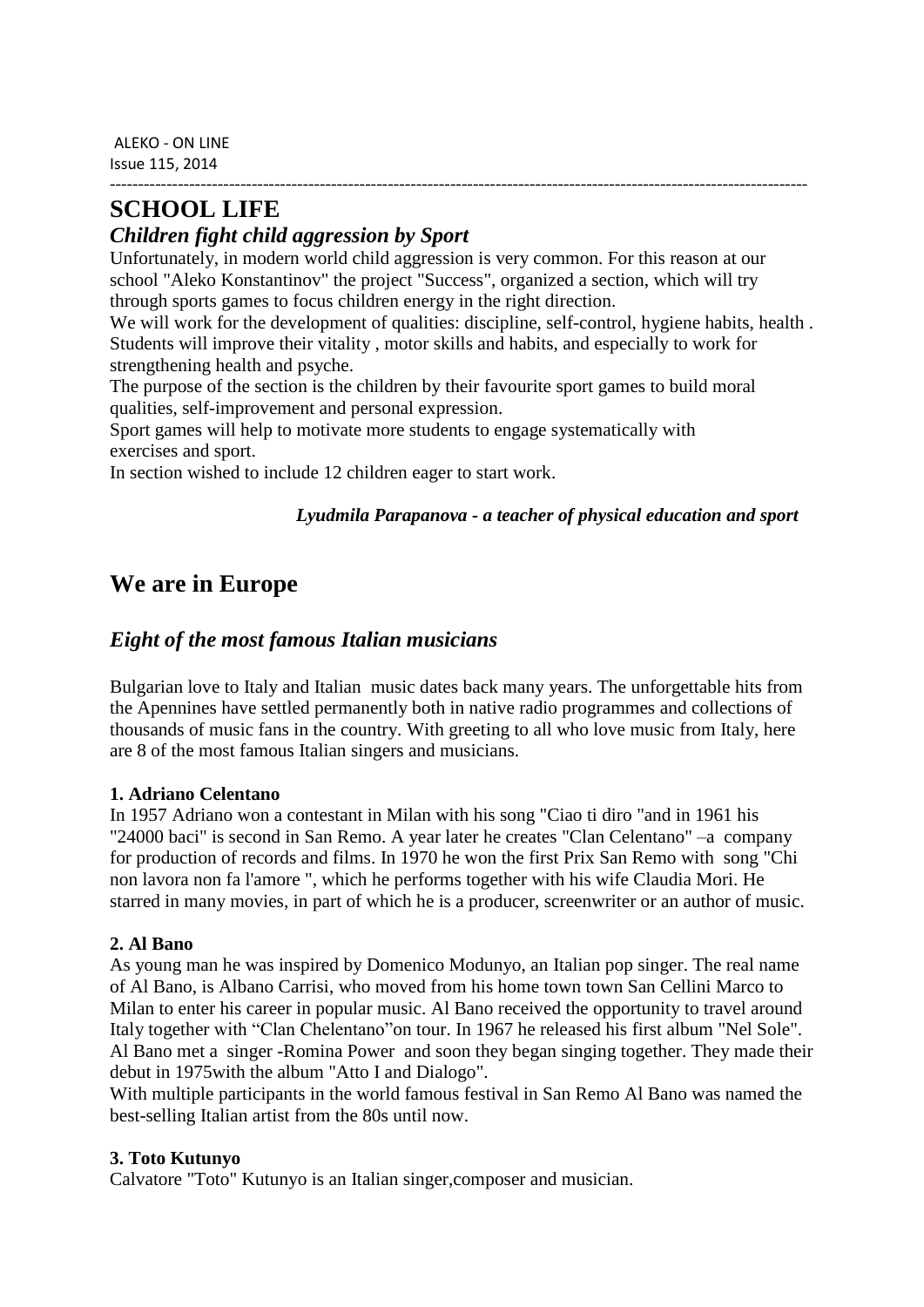His musical career began in 1970 when he worked with composers,including Adriano Celentano, Dalida, Mireille Mathieu, Johnny Hollyday and Joe Dassin. It has been member of the group "Albatros", which is involved two times of the San Remo Festival. In 1978 started first successful solo career. Two years later he won first prize at the festival in San Remo with the song "Solo Noi". In 1983 he released the album "L'Italiano" with the hit song "L'Italiano"which became his biggest international hit.

With the song "Insieme: 1992"he won Eurovision Song Contest.

#### **4. Eros Ramazzotti**

Eros Luciano Valter Ramazzotti is an Italian singer and composer.

With his 11 studio albums, two live albums, two compilations and over 40 million sold albums, Eros Ramazzotti is one of the most productive Italian singers and composers for all times. In the discography Eros has his duets with big names such as Cher, Tina Turner, Andrea Bocelli and Anastacia.

#### **5. Andrea Bocelli**

Andrea Bocelli is an Italian opera singer. At the age of 12 year he lost his sight. He sang in the opera "La Boheme","Tosca" and "Il Trovatore".He made duet with Sarah Brightman, Celine Dion, Katharine McPhee (from"American Idol"), Jennifer Lopez, Christina Aguilera, Laura Pausini and others.

#### **6. Ricchi e Poveri**

For the first time appeared to the public in 1968

A discoverer of young talents heard them and said, "You

are rich in talent, but you do not have a damn. So he gave the nickname of the group, whose name is translated as"Rich and poor ". The quartet was spotted in contest talent in Genoa in 1968 and quickly became popular in Italy in the early 70s of the last century. Only a month after issuance of the album "E penso a te" (1981) the group is already trio and is at the forefront of Italian and European charts.

#### **7. Luciano Pavarotti**

Luciano Pavarotti is an Italian opera singer that achieves enormous fame. He became one of the most successful tenors of all time.. He is one of the three tenors who are well known for their concerts in front of a large audience and media appearances.

One of the merits of Pavarotti's his well-known activities - for children; refugees, victims of war; Shares of Red Cross and etc. The last appearance of Luciano Pavarotti on the scene is on 2006 Winter Olympics Games in Turin where for the last time, the audience heard his voice in "Nessun dorma! "On September 6, 2007, he died at his home at the age of 71.

#### **8. Zucchero**

Adelmo Fornachari, more famous with his nickname- Zucchero- is a pop singer. His music is influenced by many styles-blues, gospel, soul, and rock.

#### He was born in the small

Italian town Ronkochezi in Emilia Romagna. His nickname-Zucchero (sugar) is given when he was a child by his teacher in elementary school who called him "marmellata e zucchero" ("jam and sugar "). Songs like "Senza una Donna (Without aWoman) "," Il Volo "," Baila (Sexy Thing) "," Occhi "are a small part of the hits of Zucchero, which brought him world fame.

 *Angelina Veleva - English teacher*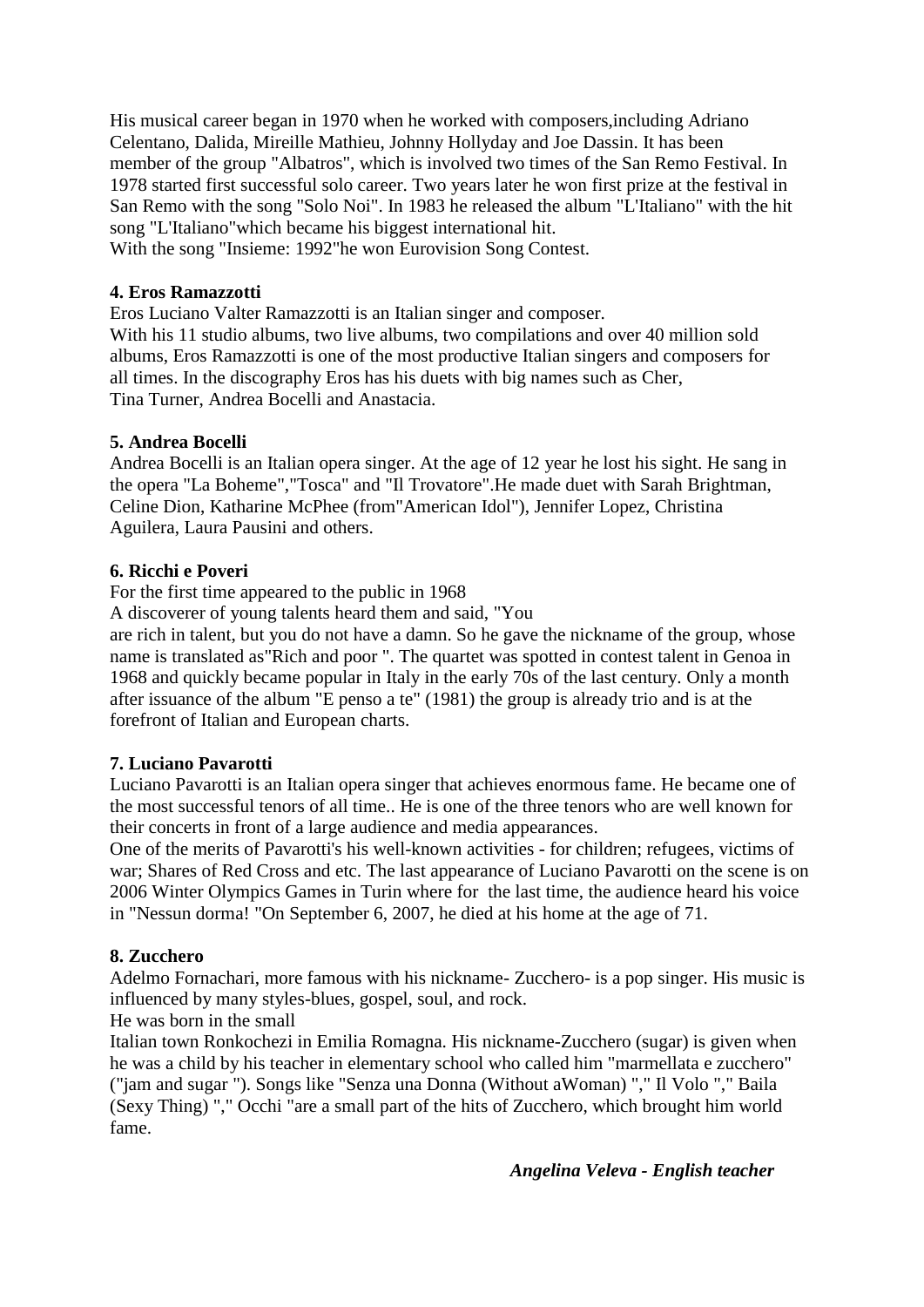## IN THE WORLD OF PROFESSIONS *Archaeologist*

Probably many of you young readers want to know the past of our planet and ask how it looked like a thousand years ago, what plants and animals lived there, how people lived. To learn interesting facts of past eras, archaeologists help us. The archaeologist leading researcher,is necessary to know the characteristics of people's lives in the past, and their culture. They use remains, architectural artifacts found at excavations. Archaeologist examines artefacts.During the excavation they try to find which of ancient civilization they belong to and to which historical period is concerned for.

To become an archaeologist, you have to get higher education in the field of archeology. You can work in different scientific colleges, organizations and museums.

#### *Zdravka Petrova - pedagogical advisor*

## **My favourite book**

My favourite book is ,,The Adventures of Pinocchio. " Its author is Carlo Collodi. I like this book because it is funny and ridiculous. My favourite part of it is when: Pinocchio is hungry and looking for an egg to make an omellet but in the most important moment the omellet flew through the window. I recommend this book because it is so interesting. Nowhere else you can meet such or similar story where wooden man can talk.

#### *Gergana Genova 5g class*

### **INTERVIEW WITH GALE ZOE GARNETT-ESPECIALLY FOR BULGARIAN READERS**

On the occasion of the forthcoming meeting with Gale Garnett -author of the novel," Fierce Adoration" we made an interview with her:

#### **Question:** Why did you write this book?

**Answer:** I wrote "Fierce Adoration" because I constantly see abnormally greedy behaviour when a rich person dies. Even if he is not rich enough and has very few belongings. Especially from relatives and even people who are not always "bad". Also kind people who are good to a person but are capable of terrible harm to each other.

**Question:** Why did you write things like that and in the way you write them?

**Answer:** I write what I write because some character or characters arrive and refuse to leave. Once they stay, I write about them and this continues until terminate its presence. Others appeared by professional consultation in the process of work. At the beginning I do not even notice them. They change direction but I let them run on the new track,even later I have to remove them. Petra appeared in that way.

**Question:** Are you influenced of some other arts. If is yes, which and how?

**Answer:** I am a working actress since I was a child. I write books, I can not escape of acting habits. I'm not a dancer, but when I describe a character which dance, I dance in my room